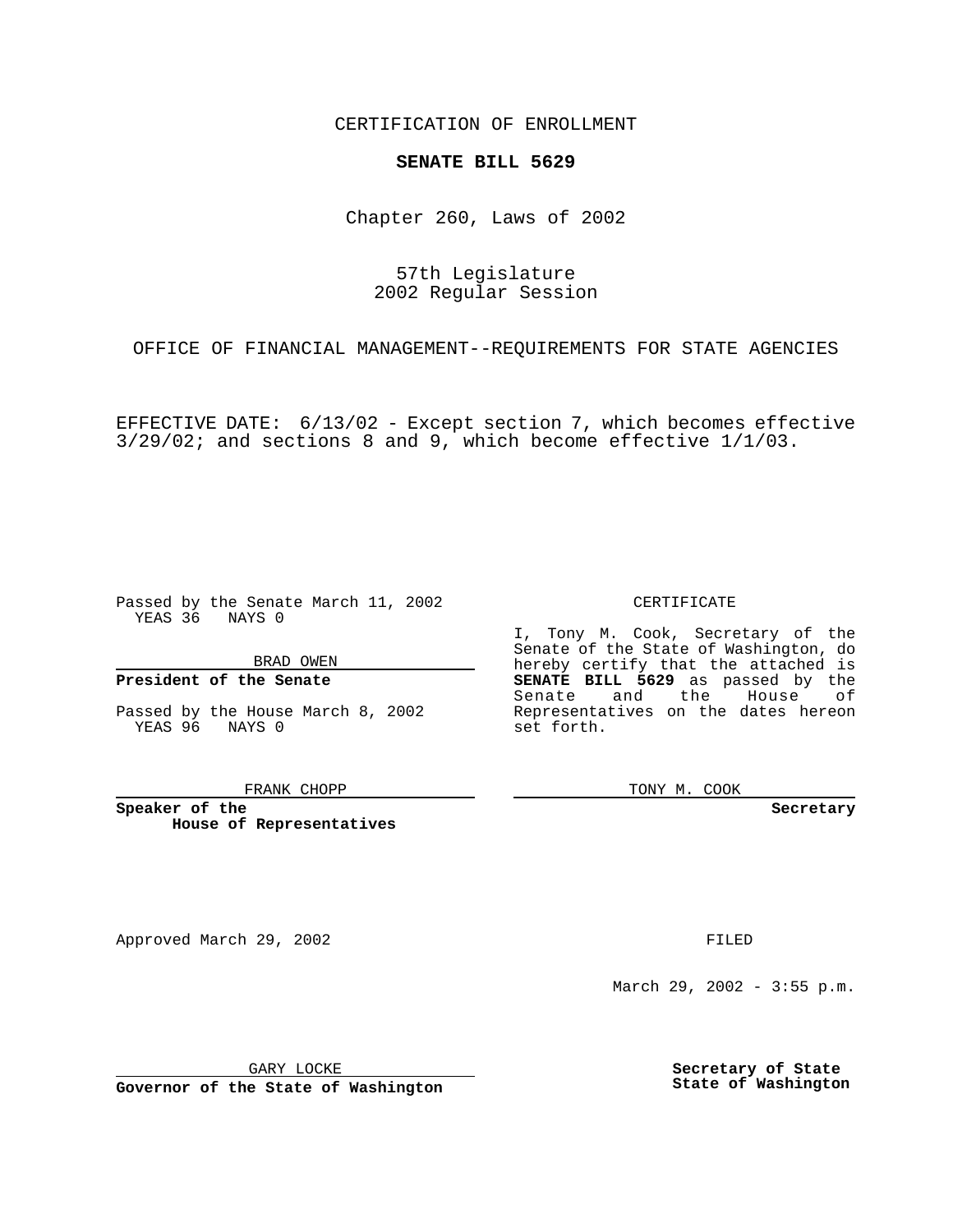## **SENATE BILL 5629** \_\_\_\_\_\_\_\_\_\_\_\_\_\_\_\_\_\_\_\_\_\_\_\_\_\_\_\_\_\_\_\_\_\_\_\_\_\_\_\_\_\_\_\_\_\_\_

\_\_\_\_\_\_\_\_\_\_\_\_\_\_\_\_\_\_\_\_\_\_\_\_\_\_\_\_\_\_\_\_\_\_\_\_\_\_\_\_\_\_\_\_\_\_\_

## AS AMENDED BY THE HOUSE

Passed Legislature - 2002 Regular Session

**State of Washington 57th Legislature 2001 Regular Session**

**By** Senators Patterson and Horn; by request of Office of Financial Management

Read first time 01/29/2001. Referred to Committee on State & Local Government.

 AN ACT Relating to the office of financial management's budgeting, accounting, and reporting requirements for state agencies; amending RCW 43.88.160, 79.44.040, 79.44.050, 79.44.070, 79.44.080, 79.44.140, and 39.29.040; adding new sections to chapter 39.29 RCW; repealing RCW 79.44.180; providing an effective date; and declaring an emergency.

BE IT ENACTED BY THE LEGISLATURE OF THE STATE OF WASHINGTON:

 **Sec. 1.** RCW 43.88.160 and 1998 c 135 s 1 are each amended to read as follows:

 This section sets forth the major fiscal duties and responsibilities of officers and agencies of the executive branch. The regulations issued by the governor pursuant to this chapter shall provide for a comprehensive, orderly basis for fiscal management and control, including efficient accounting and reporting therefor, for the executive branch of the state government and may include, in addition, such requirements as will generally promote more efficient public management in the state.

 (1) Governor; director of financial management. The governor, through the director of financial management, shall devise and supervise a modern and complete accounting system for each agency to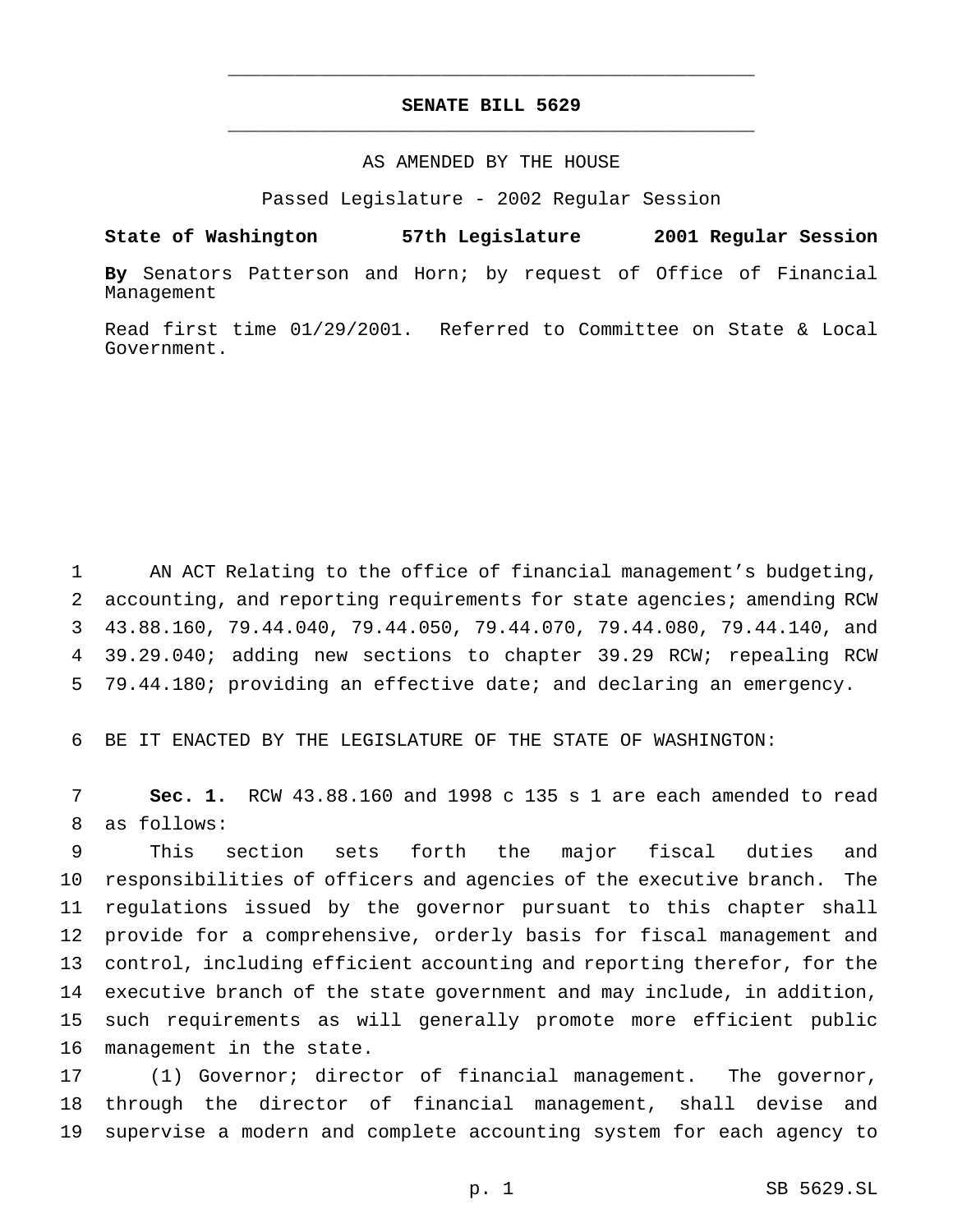the end that all revenues, expenditures, receipts, disbursements, resources, and obligations of the state shall be properly and systematically accounted for. The accounting system shall include the development of accurate, timely records and reports of all financial affairs of the state. The system shall also provide for central accounts in the office of financial management at the level of detail deemed necessary by the director to perform central financial management. The director of financial management shall adopt and periodically update an accounting procedures manual. Any agency maintaining its own accounting and reporting system shall comply with the updated accounting procedures manual and the rules of the director adopted under this chapter. An agency may receive a waiver from complying with this requirement if the waiver is approved by the director. Waivers expire at the end of the fiscal biennium for which they are granted. The director shall forward notice of waivers granted to the appropriate legislative fiscal committees. The director of financial management may require such financial, statistical, and other reports as the director deems necessary from all agencies covering any period.

 (2) Except as provided in chapter 43.88C RCW, the director of financial management is responsible for quarterly reporting of primary operating budget drivers such as applicable workloads, caseload estimates, and appropriate unit cost data. These reports shall be transmitted to the legislative fiscal committees or by electronic means to the legislative evaluation and accountability program committee. Quarterly reports shall include actual monthly data and the variance between actual and estimated data to date. The reports shall also include estimates of these items for the remainder of the budget period.

 (3) The director of financial management shall report at least annually to the appropriate legislative committees regarding the status of all appropriated capital projects, including transportation projects, showing significant cost overruns or underruns. If funds are shifted from one project to another, the office of financial management shall also reflect this in the annual variance report. Once a project is complete, the report shall provide a final summary showing estimated start and completion dates of each project phase compared to actual dates, estimated costs of each project phase compared to actual costs,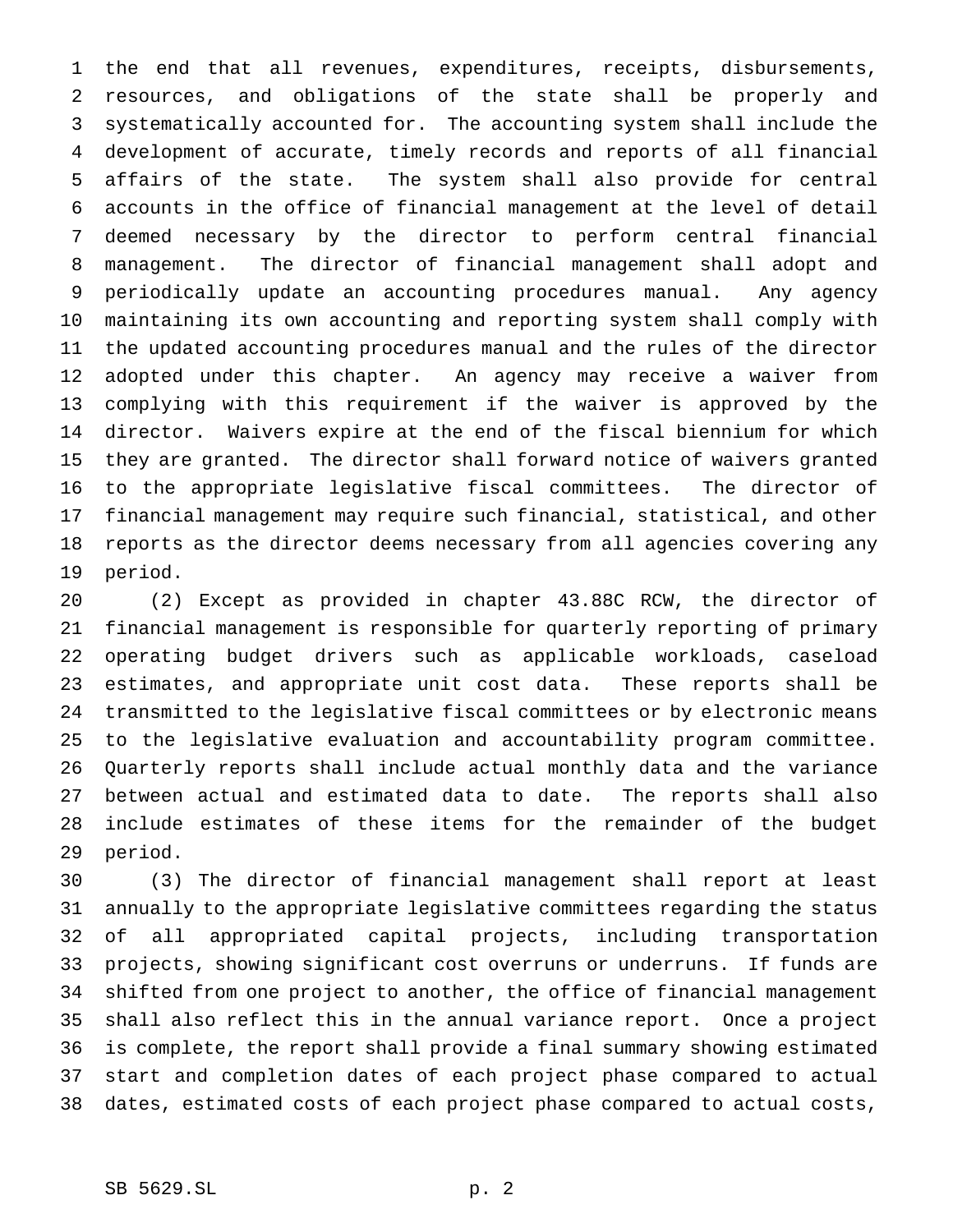and whether or not there are any outstanding liabilities or unsettled claims at the time of completion.

 (4) In addition, the director of financial management, as agent of the governor, shall:

 (a) Develop and maintain a system of internal controls and internal audits comprising methods and procedures to be adopted by each agency that will safeguard its assets, check the accuracy and reliability of its accounting data, promote operational efficiency, and encourage adherence to prescribed managerial policies for accounting and financial controls. The system developed by the director shall include criteria for determining the scope and comprehensiveness of internal controls required by classes of agencies, depending on the level of resources at risk.

 Each agency head or authorized designee shall be assigned the responsibility and authority for establishing and maintaining internal audits following the standards of internal auditing of the institute of internal auditors;

 (b) Make surveys and analyses of agencies with the object of determining better methods and increased effectiveness in the use of manpower and materials; and the director shall authorize expenditures for employee training to the end that the state may benefit from training facilities made available to state employees;

 (c) Establish policies for allowing the contracting of child care services;

 (d) Report to the governor with regard to duplication of effort or 26 lack of coordination among agencies;

 (e) Review any pay and classification plans, and changes thereunder, developed by any agency for their fiscal impact: PROVIDED, That none of the provisions of this subsection shall affect merit systems of personnel management now existing or hereafter established by statute relating to the fixing of qualifications requirements for recruitment, appointment, or promotion of employees of any agency. The director shall advise and confer with agencies including appropriate standing committees of the legislature as may be designated by the speaker of the house and the president of the senate regarding the 36 fiscal impact of such plans and may amend or alter ((said)) the plans, except that for the following agencies no amendment or alteration of 38 ((said)) the plans may be made without the approval of the agency concerned: Agencies headed by elective officials;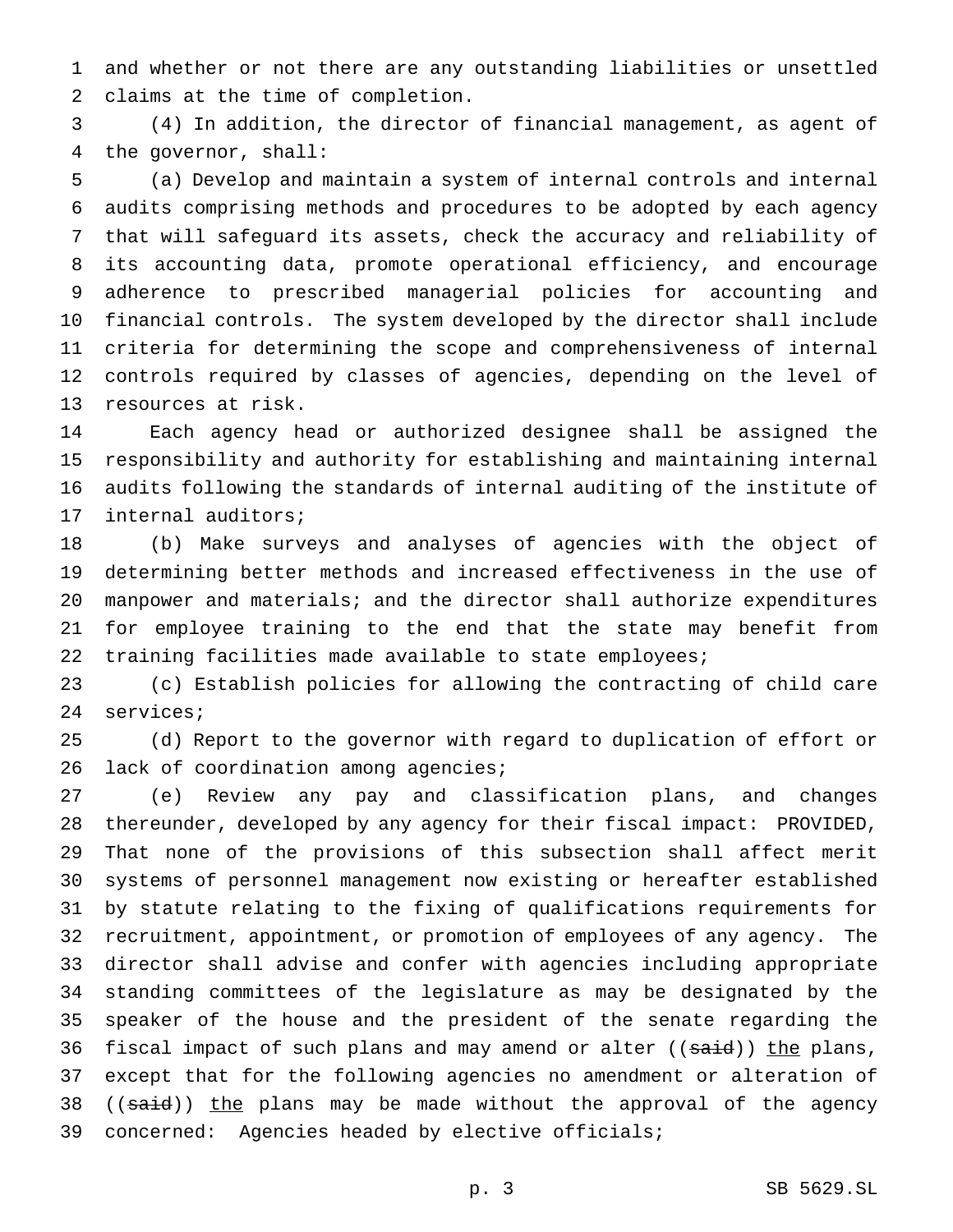1 (f) Fix the number and classes of positions or authorized ((man)) 2 employee years of employment for each agency and during the fiscal period amend the determinations previously fixed by the director except 4 that the director shall not be empowered to fix ((said)) the number or 5 ((said)) the classes for the following: Agencies headed by elective officials;

 (g) Adopt rules to effectuate provisions contained in (a) through (f) of this subsection.

(5) The treasurer shall:

 (a) Receive, keep, and disburse all public funds of the state not expressly required by law to be received, kept, and disbursed by some other persons: PROVIDED, That this subsection shall not apply to those public funds of the institutions of higher learning which are not subject to appropriation;

 (b) Receive, disburse, or transfer public funds under the treasurer's supervision or custody;

 (c) Keep a correct and current account of all moneys received and disbursed by the treasurer, classified by fund or account;

 (d) Coordinate agencies' acceptance and use of credit cards and other payment methods, if the agencies have received authorization under RCW 43.41.180;

 (e) Perform such other duties as may be required by law or by regulations issued pursuant to this law.

 It shall be unlawful for the treasurer to disburse public funds in the treasury except upon forms or by alternative means duly prescribed by the director of financial management. These forms or alternative means shall provide for authentication and certification by the agency head or the agency head's designee that the services have been rendered or the materials have been furnished; or, in the case of loans or grants, that the loans or grants are authorized by law; or, in the case of payments for periodic maintenance services to be performed on state owned equipment, that a written contract for such periodic maintenance 33 services is currently in effect ((and copies thereof are on file with 34 the office of financial management)); and the treasurer shall not be liable under the treasurer's surety bond for erroneous or improper payments so made. When services are lawfully paid for in advance of full performance by any private individual or business entity other 38 than equipment maintenance providers or as provided for by RCW 42.24.035, such individual or entity other than central stores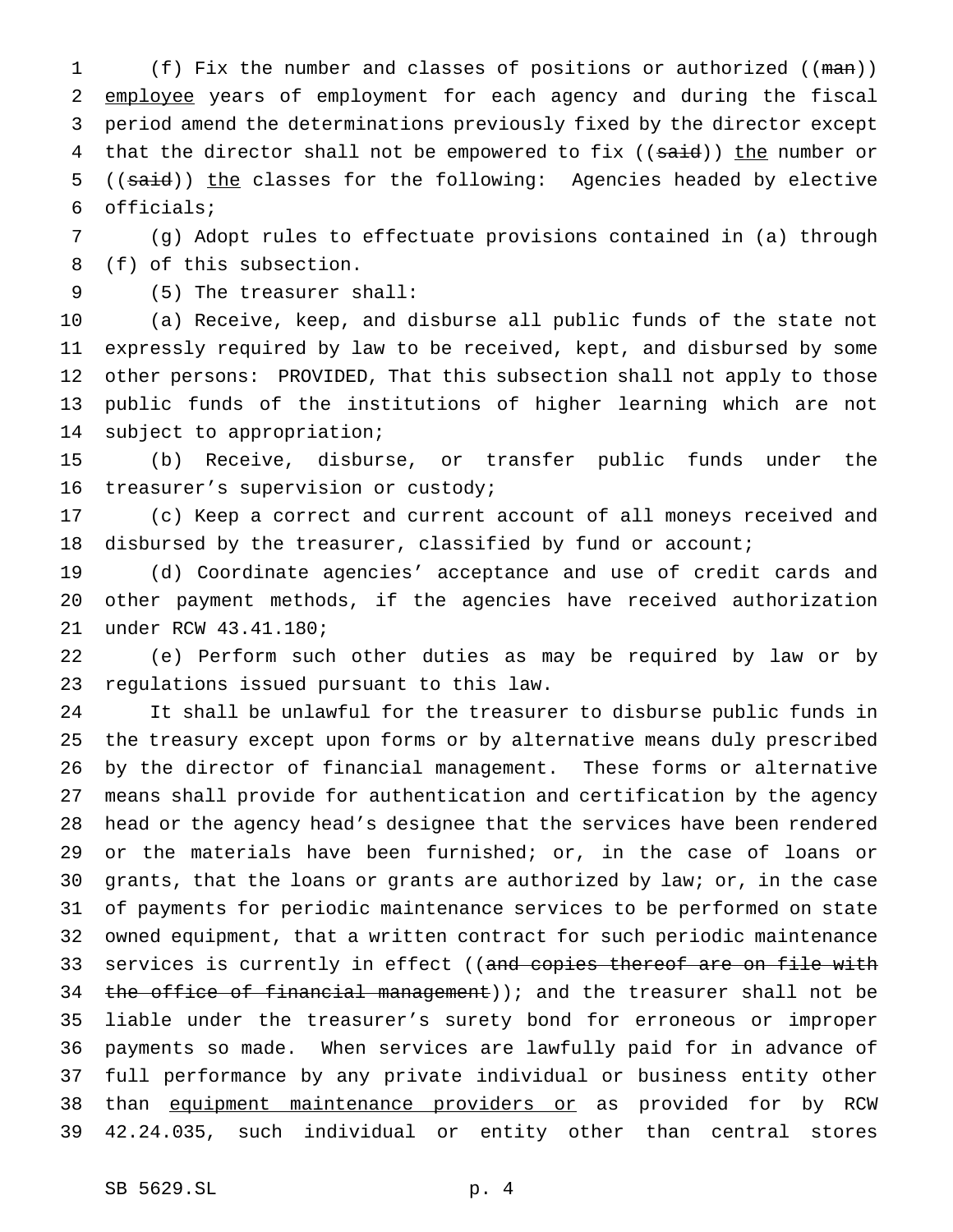rendering such services shall make a cash deposit or furnish surety bond coverage to the state as shall be fixed in an amount by law, or if not fixed by law, then in such amounts as shall be fixed by the director of the department of general administration but in no case shall such required cash deposit or surety bond be less than an amount which will fully indemnify the state against any and all losses on account of breach of promise to fully perform such services. No payments shall be made in advance for any equipment maintenance 9 services to be performed more than ((three)) twelve months after such payment. Any such bond so furnished shall be conditioned that the person, firm or corporation receiving the advance payment will apply it toward performance of the contract. The responsibility for recovery of erroneous or improper payments made under this section shall lie with the agency head or the agency head's designee in accordance with regulations issued pursuant to this chapter. Nothing in this section shall be construed to permit a public body to advance funds to a private service provider pursuant to a grant or loan before services have been rendered or material furnished.

(6) The state auditor shall:

 (a) Report to the legislature the results of current post audits that have been made of the financial transactions of each agency; to this end the auditor may, in the auditor's discretion, examine the books and accounts of any agency, official, or employee charged with the receipt, custody, or safekeeping of public funds. Where feasible in conducting examinations, the auditor shall utilize data and findings from the internal control system prescribed by the office of financial management. The current post audit of each agency may include a section on recommendations to the legislature as provided in (c) of this subsection.

 (b) Give information to the legislature, whenever required, upon any subject relating to the financial affairs of the state.

 (c) Make the auditor's official report on or before the thirty- first of December which precedes the meeting of the legislature. The report shall be for the last complete fiscal period and shall include determinations as to whether agencies, in making expenditures, complied with the laws of this state. The state auditor is authorized to perform or participate in performance verifications and performance audits as expressly authorized by the legislature in the omnibus biennial appropriations acts or in the performance audit work plan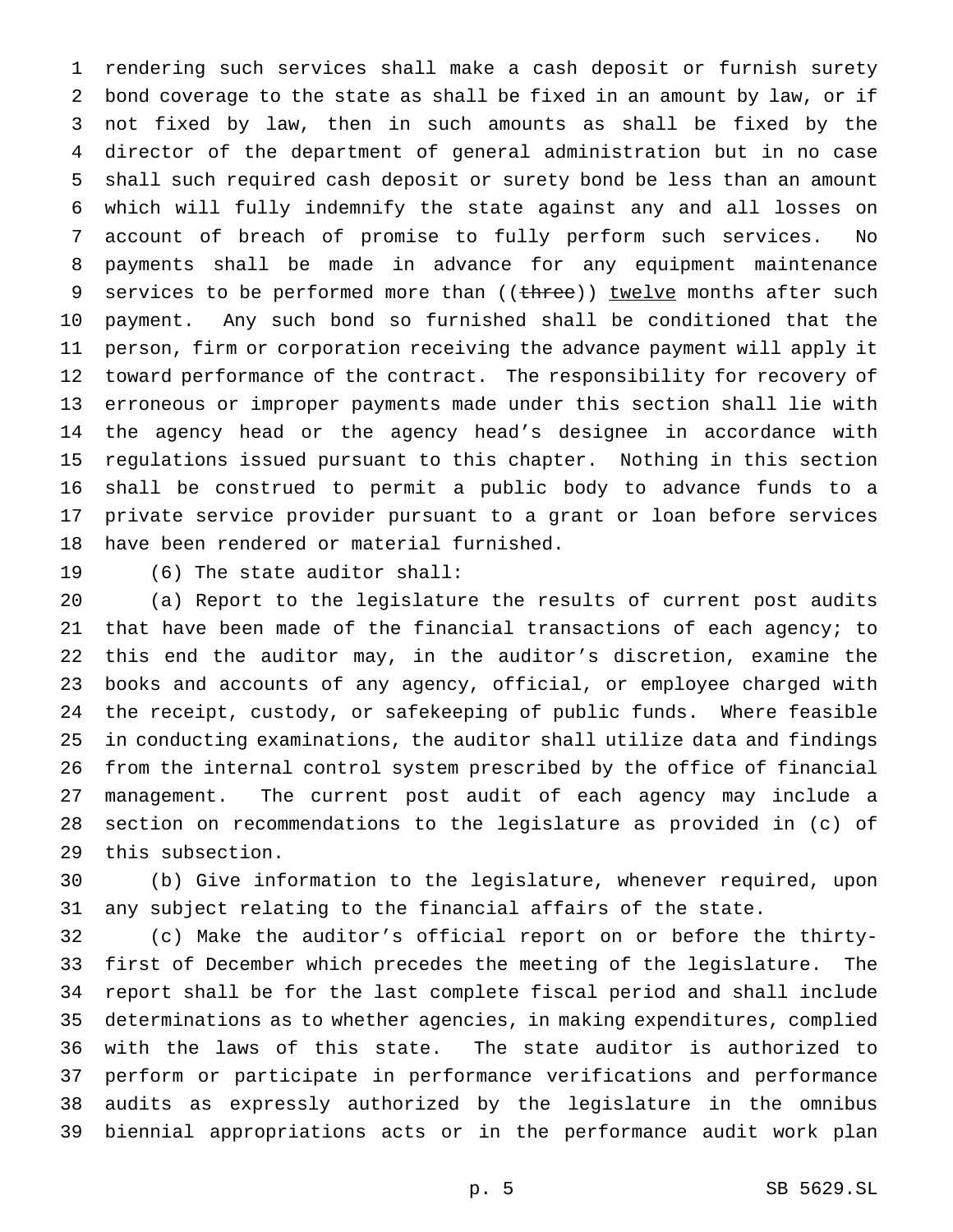approved by the joint legislative audit and review committee. The state auditor, upon completing an audit for legal and financial compliance under chapter 43.09 RCW or a performance verification, may report to the joint legislative audit and review committee or other appropriate committees of the legislature, in a manner prescribed by the joint legislative audit and review committee, on facts relating to the management or performance of governmental programs where such facts are discovered incidental to the legal and financial audit or performance verification. The auditor may make such a report to a legislative committee only if the auditor has determined that the agency has been given an opportunity and has failed to resolve the management or performance issues raised by the auditor. If the auditor makes a report to a legislative committee, the agency may submit to the committee a response to the report. This subsection (6) shall not be construed to authorize the auditor to allocate other than de minimis resources to performance audits except as expressly authorized in the appropriations acts or in the performance audit work plan. The results of a performance audit conducted by the state auditor that has been requested by the joint legislative audit and review committee must only be transmitted to the joint legislative audit and review committee.

 (d) Be empowered to take exception to specific expenditures that have been incurred by any agency or to take exception to other practices related in any way to the agency's financial transactions and to cause such exceptions to be made a matter of public record, including disclosure to the agency concerned and to the director of financial management. It shall be the duty of the director of financial management to cause corrective action to be taken within six months, such action to include, as appropriate, the withholding of funds as provided in RCW 43.88.110. The director of financial management shall annually report by December 31st the status of audit resolution to the appropriate committees of the legislature, the state auditor, and the attorney general. The director of financial management shall include in the audit resolution report actions taken as a result of an audit including, but not limited to, types of personnel actions, costs and types of litigation, and value of recouped goods or services.

 (e) Promptly report any irregularities to the attorney general. (f) Investigate improper governmental activity under chapter 42.40 RCW.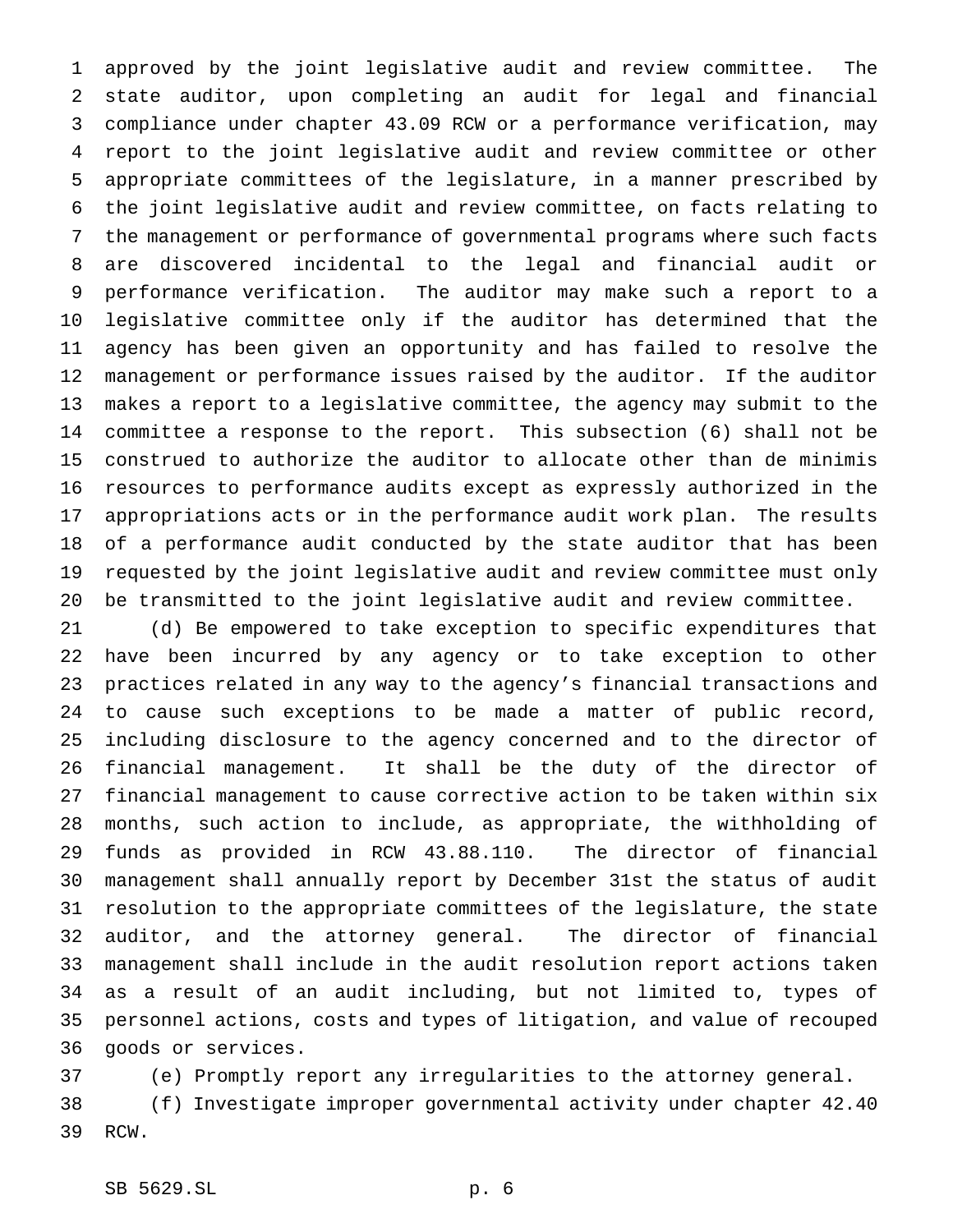(7) The joint legislative audit and review committee may:

 (a) Make post audits of the financial transactions of any agency and management surveys and program reviews as provided for in chapter 44.28 RCW as well as performance audits and program evaluations. To this end the joint committee may in its discretion examine the books, accounts, and other records of any agency, official, or employee.

 (b) Give information to the legislature or any legislative committee whenever required upon any subject relating to the performance and management of state agencies.

 (c) Make a report to the legislature which shall include at least the following:

 (i) Determinations as to the extent to which agencies in making expenditures have complied with the will of the legislature and in this connection, may take exception to specific expenditures or financial practices of any agencies; and

 (ii) Such plans as it deems expedient for the support of the state's credit, for lessening expenditures, for promoting frugality and economy in agency affairs, and generally for an improved level of fiscal management.

 **Sec. 2.** RCW 79.44.040 and 1989 c 243 s 14 are each amended to read as follows:

 Notice of the intention to make such improvement, or impose any assessment, together with the estimate of the amount to be charged to each lot, tract or parcel of land, or other property owned by the state to be assessed, shall be forwarded by registered or certified mail to 26 the ((director of financial management and to the)) chief administrative officer of the agency of state government occupying, using, or having jurisdiction over such lands at least thirty days prior to the date fixed for hearing on the resolution or petition 30 initiating ((said)) the assessment. Such assessing district, shall not have jurisdiction to order such improvement as to the interest of the state in harbor areas and state tidelands until the written consent of the commissioner of public lands to the making of such improvement shall have been obtained, unless other means be provided for paying that portion of the cost which would otherwise be levied on the 36 interest of the state of Washington in and to ((said)) those tidelands, and nothing herein shall prevent the city from assessing the 38 proportionate cost of ((said)) the improvement against any leasehold,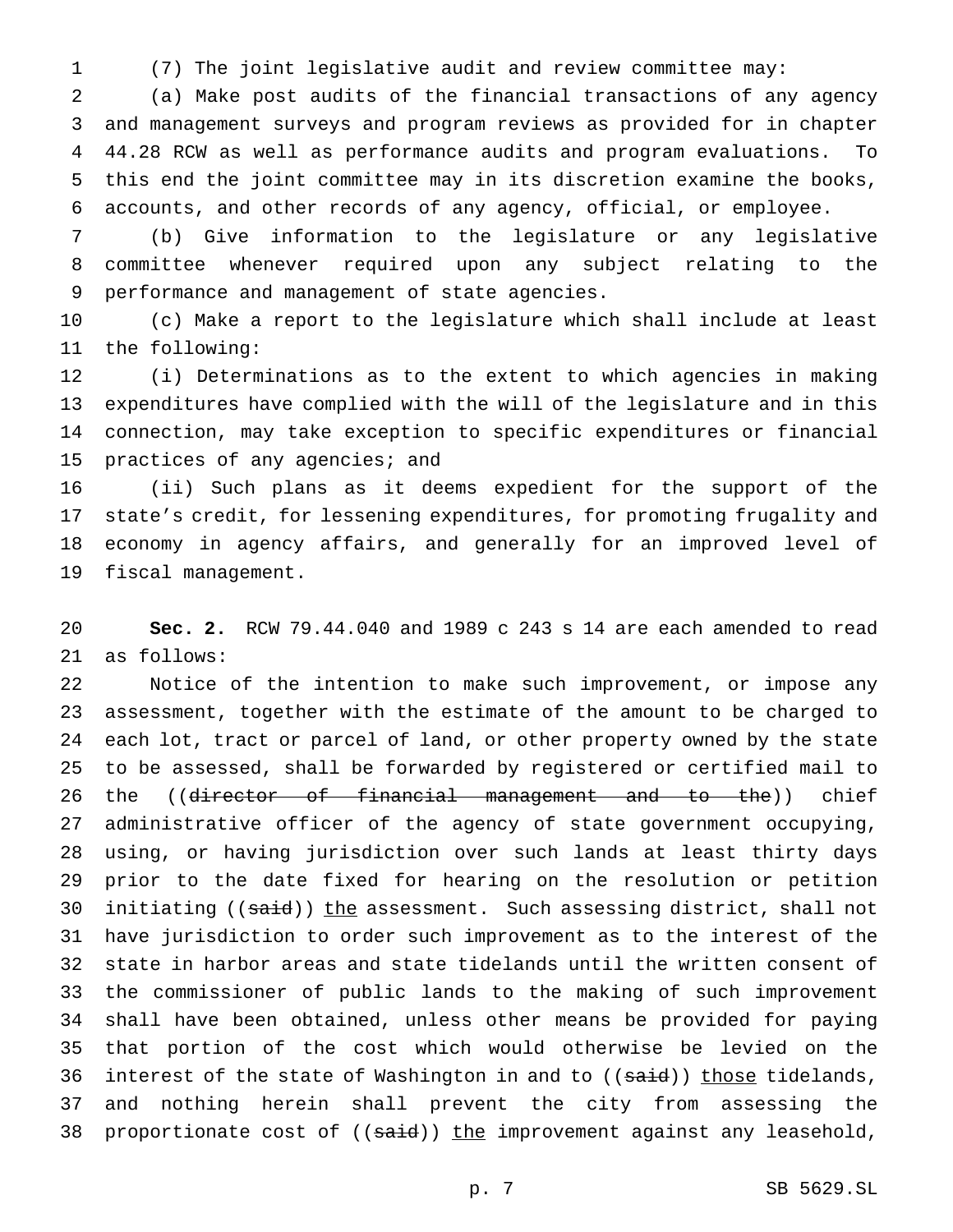contractual, or possessory interest in and to any tideland or harbor area owned by the state: PROVIDED, HOWEVER, That in the case of tidelands and harbor areas within the boundaries of any port district, notice of intention to make such improvement shall also be forwarded to 5 the commissioners of ((said)) the port district.

 **Sec. 3.** RCW 79.44.050 and 1989 c 243 s 15 are each amended to read as follows:

 Upon the approval and confirmation of the assessment roll ordered by the proper authorities of any assessing district, the treasurer of 10 such assessing district shall certify and forward ((to the director of 11 financial management and)) to the chief administrative officer of the agency of state government occupying, using, or having jurisdiction 13 over the lands, ((in accordance with such rules and regulations as the 14 director of financial management may provide,)) a statement of all the lots or parcels of land held or owned by the state and charged on such assessment roll, separately describing each such lot or parcel of the state's land, with the amount of the local assessment charged against it, or the proportionate amount assessed against the fee simple 19 interest of the state, in case ((said)) the land has been leased. The chief administrative officer upon receipt of such statement shall cause a proper record to be made in his office of the cost of such assessment upon the lands occupied, used, or under the jurisdiction of his agency. No penalty shall be provided or enforced against the state, and the interest upon such assessments shall be computed and paid at the rate paid by other property situated in the same assessing district.

 **Sec. 4.** RCW 79.44.070 and 1979 c 151 s 180 are each amended to read as follows:

 When any assessing district has made or caused to be made an 29 assessment against such leasehold, contractual, or possessory interest 30 for any such local improvement, the treasurer of ((said)) that 31 assessing district shall immediately give notice ((to the director of 32 financial management and)) to the chief administrative officer of the 33 agency having jurisdiction over the lands. ((Said)) The assessment 34 shall become a lien against the leasehold, contractual, or possessory interest in the same manner as the assessments on other property, and its collection may be enforced against such interests as provided by law for the enforcement of other local improvement assessments: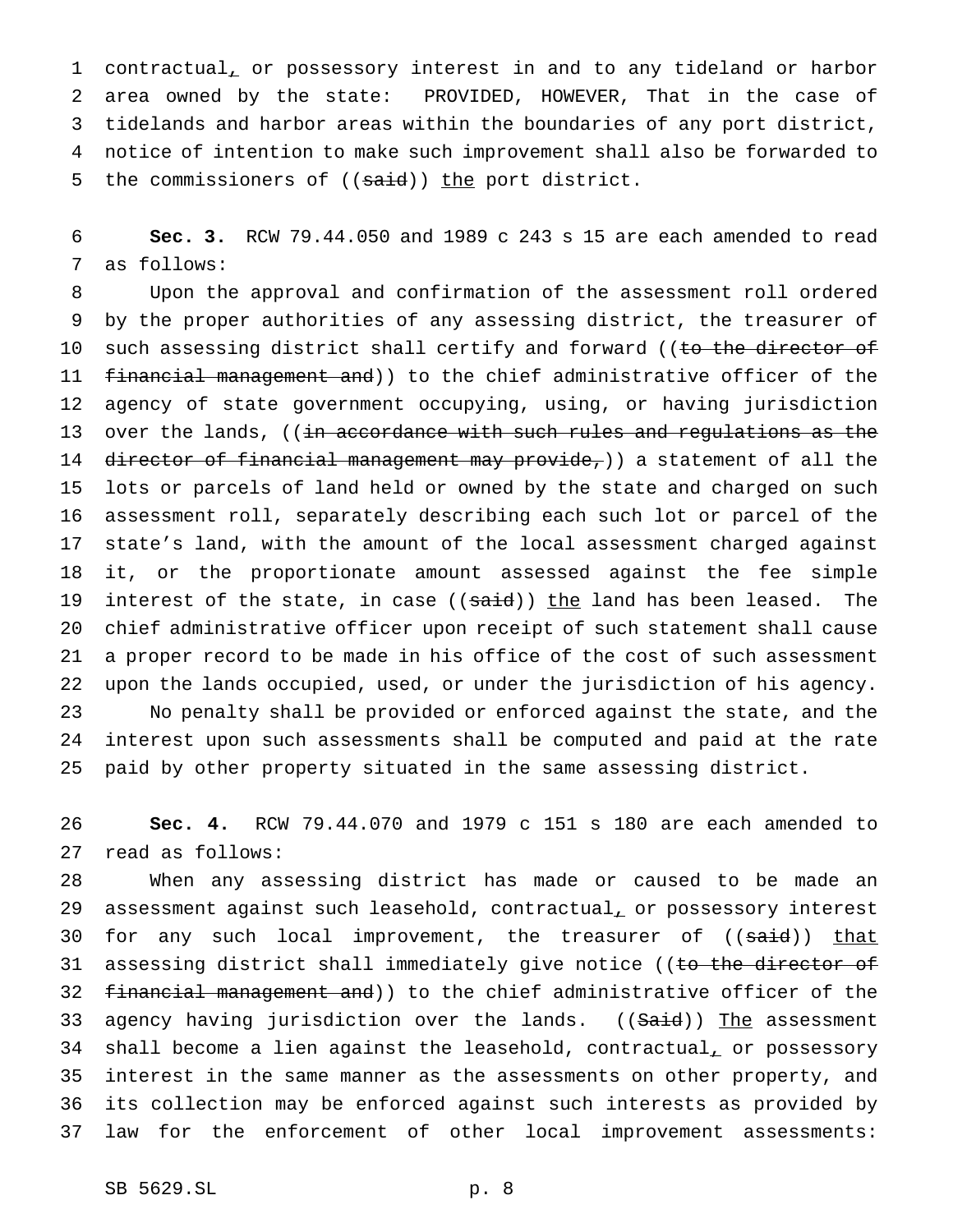1 PROVIDED, That ((said)) the assessment shall not be made payable in 2 installments unless the owner of such leasehold, contractual, or possessory interest shall first file with such treasurer a satisfactory bond guaranteeing the payment of such installments as they become due.

 **Sec. 5.** RCW 79.44.080 and 1979 c 151 s 181 are each amended to read as follows:

 Whenever any assessing district shall have foreclosed the lien of any such delinquent assessments, as provided by law, and shall have 9 obtained title to such leasehold, contractual, or possessory interest, 10 ((the director of financial management and)) the chief administrative officer of the agency having jurisdiction over the lands shall be notified by registered or certified mail of such action and furnished 13 a statement of all assessments against such leasehold, contractual, or 14 possessory interest, and the chief administrative officer ((or director 15 of financial management)) shall cause the amount of such assessments to be paid as provided in RCW 79.44.060, and upon the receipt of an assignment from such assessing district, the chief administrative officer shall cancel such lease or contract: PROVIDED, HOWEVER, That 19 unless the assessing district making ((said)) the local improvement and 20 levying ((said)) the special assessment shall have used due diligence 21 in the foreclosure thereof, the chief administrative officer ((and the 22 director of financial management)) shall not be required to pay any sum in excess of what they deem to be the special benefits accruing to the 24 state's reversionary interest in ((said)) the property: AND PROVIDED FURTHER, That if such delinquent assessment or installment shall be against a leasehold interest in fresh water harbor areas within a port district, the chief administrative officer shall notify the 28 commissioners of ((said)) that port district of the receipt of such 29 assignment, and ((said)) the commissioners shall forthwith cancel such lease.

 **Sec. 6.** RCW 79.44.140 and 1979 c 151 s 182 are each amended to read as follows:

 The provisions of this chapter shall apply to all local improvements initiated after June 11, 1919, including assessments to pay the cost and expense of taking and damaging property by the power of eminent domain, as provided by law: PROVIDED, That in case of eminent domain assessments, it shall not be necessary to forward notice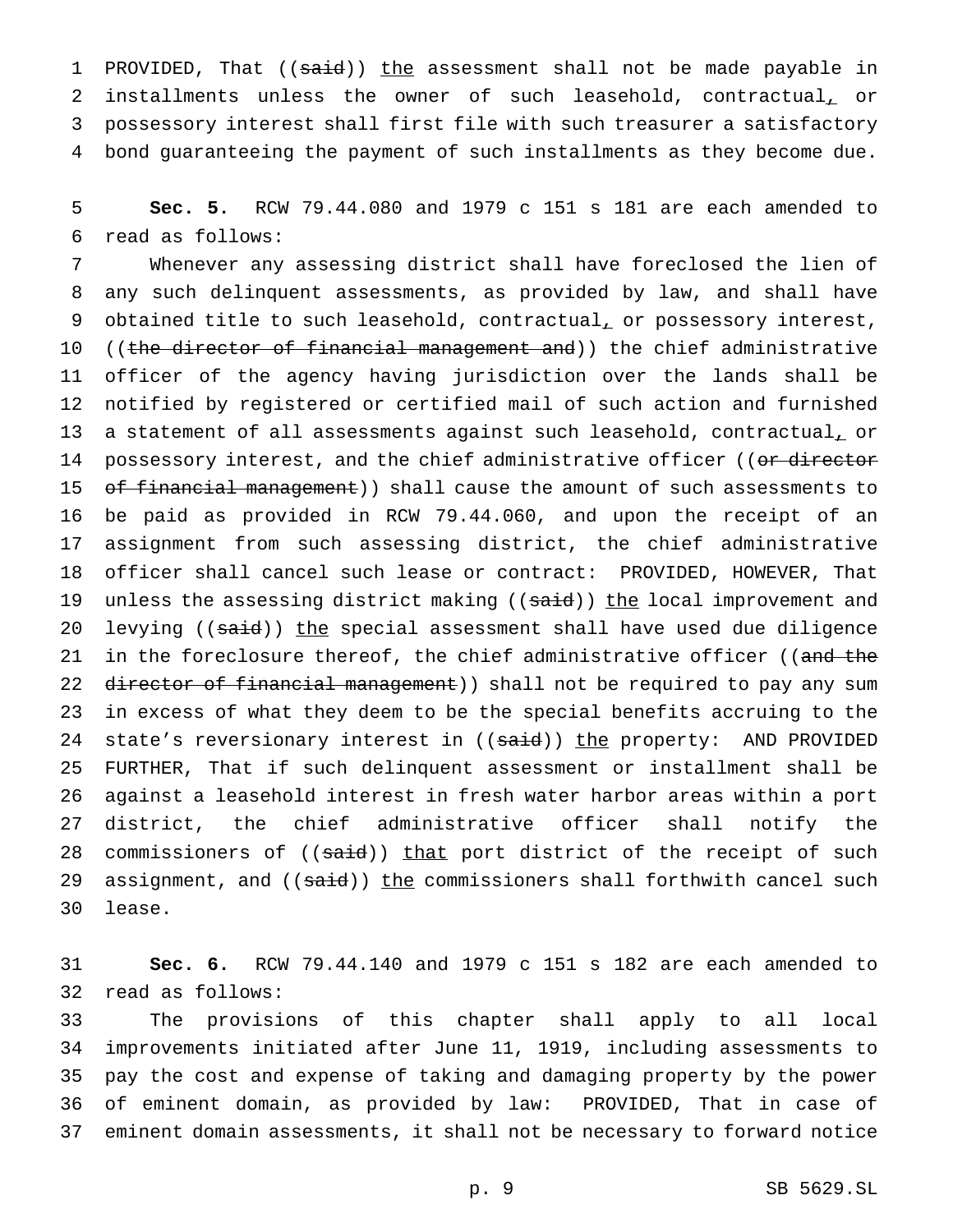of the intention to make such improvement, but the eminent domain commissioners, authorized to make such assessment, shall, at the time of filing the assessment roll with the court in the manner provided by 4 law, forward by registered or certified mail ((to the director of financial management and)) to the chief administrative officer of the agency using, occupying or having jurisdiction over the lands a notice of such assessment, and of the day fixed by the court for the hearing thereof: PROVIDED, That no assessment against the state's interest in tidelands or harbor areas shall be binding against the state if the commissioner of public lands shall file a disapproval of the same in court before judgment confirming the roll.

 NEW SECTION. **Sec. 7.** A new section is added to chapter 39.29 RCW to read as follows:

 (1) The office of financial management shall adopt uniform guidelines for the effective and efficient management of personal service contracts and client service contracts by all state agencies. The guidelines must, at a minimum, include:

 (a) Accounting methods, systems, measures, and principles to be used by agencies and contractors;

 (b) Precontract procedures for selecting potential contractors based on their qualifications and ability to perform;

 (c) Incorporation of performance measures and measurable benchmarks 23 in contracts, and the use of performance audits;

 (d) Uniform contract terms to ensure contract performance and compliance with state and federal standards;

 (e) Proper payment and reimbursement methods to ensure that the state receives full value for taxpayer moneys, including cost settlements and cost allowance;

 (f) Postcontract procedures, including methods for recovering improperly spent or overspent moneys for disallowance and adjustment;

(g) Adequate contract remedies and sanctions to ensure compliance;

 (h) Monitoring, fund tracking, risk assessment, and auditing 33 procedures and requirements;

 (i) Financial reporting, record retention, and record access procedures and requirements;

 (j) Procedures and criteria for terminating contracts for cause or otherwise; and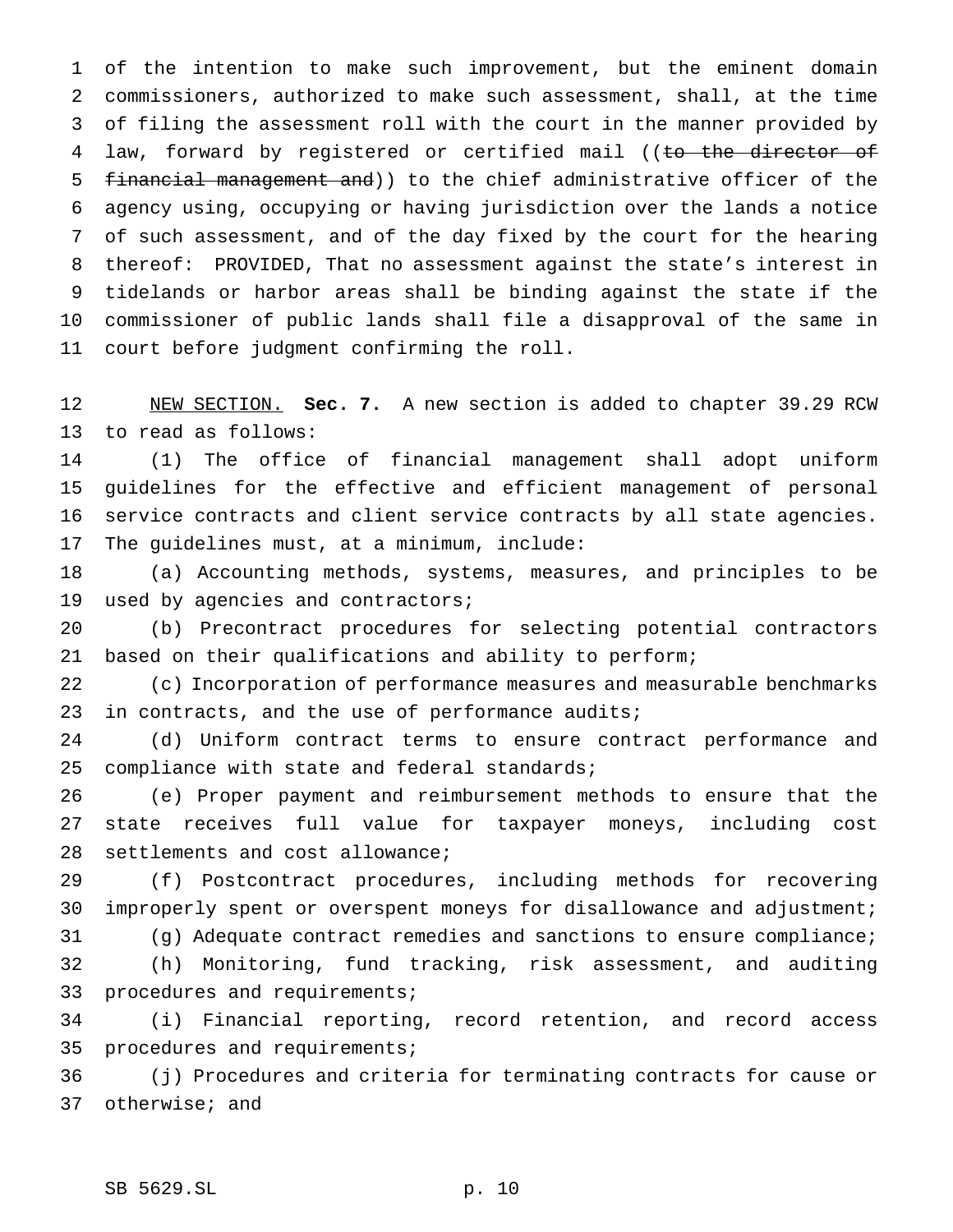(k) Any other subject related to effective and efficient contract management.

 (2) The office of financial management shall submit the guidelines required by subsection (1) of this section to the governor and the appropriate standing committees of the legislature no later than December 1, 2002.

 (3) The office of financial management shall publish a guidebook for use by state agencies containing the guidelines required by subsection (1) of this section.

 NEW SECTION. **Sec. 8.** A new section is added to chapter 39.29 RCW to read as follows:

 (1) A state agency entering into or renewing personal service contracts or client service contracts shall follow the guidelines required by section 7 of this act.

 (2) A state agency that has entered into or renewed personal service contracts or client service contracts during a calendar year shall, on or before January 1st of the following calendar year, provide the office of financial management with a report detailing the procedures the agency employed in entering into, renewing, and managing the contracts.

 (3) The provisions of this section apply to state agencies entering into or renewing contracts after January 1, 2003.

 NEW SECTION. **Sec. 9.** A new section is added to chapter 39.29 RCW to read as follows:

 (1) The office of financial management shall provide a training course for agency personnel responsible for executing and managing personal service contracts and client service contracts. The course must contain training on effective and efficient contract management under the guidelines established under section 7 of this act. State agencies shall require agency employees responsible for executing or managing personal service contracts and client service contracts to complete the training course to the satisfaction of the office of financial management. Beginning January 1, 2004, no agency employee may execute or manage personal service contracts or client service contracts unless the employee has completed the training course. Any request for exception to this requirement shall be submitted to the office of financial management in writing and shall be approved by the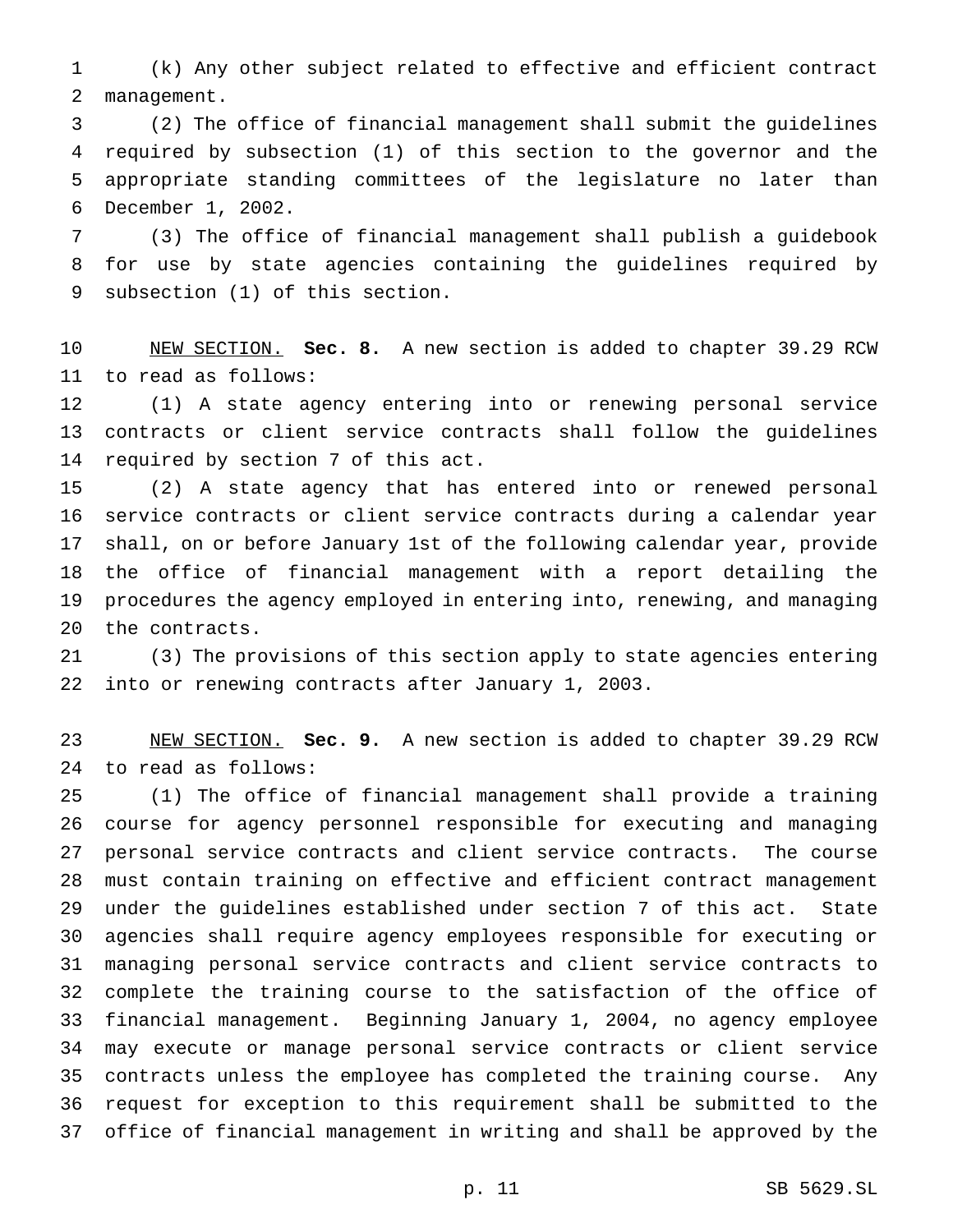office of financial management prior to the employee executing or managing the contract.

 (2)(a) The office of financial management shall conduct risk-based audits of the contracting practices associated with individual personal service and client service contracts from multiple state agencies to ensure compliance with the guidelines established in section 8 of this act. The office of financial management shall conduct the number of audits deemed appropriate by the director of the office of financial management based on funding provided.

 (b) The office of financial management shall forward the results of the audits conducted under this section to the governor, the appropriate standing committees of the legislature, and the joint legislative audit and review committee.

 NEW SECTION. **Sec. 10.** A new section is added to chapter 39.29 RCW to read as follows:

 The state auditor and the attorney general shall annually by November 30th of each year provide a collaborative report of contract audit and investigative findings, enforcement actions, and the status of agency resolution to the governor and the policy and fiscal committees of the legislature.

 **Sec. 11.** RCW 39.29.040 and 1998 c 101 s 7 are each amended to read as follows:

This chapter does not apply to:

 (1) Contracts specifying a fee of less than five thousand dollars if the total of the contracts from that agency with the contractor within a fiscal year does not exceed five thousand dollars;

 (2) Contracts awarded to companies that furnish a service where the tariff is established by the utilities and transportation commission or other public entity;

 (3) Intergovernmental agreements awarded to any governmental entity, whether federal, state, or local and any department, division, or subdivision thereof;

 (4) Contracts awarded for services to be performed for a standard fee, when the standard fee is established by the contracting agency or any other governmental entity and a like contract is available to all qualified applicants;